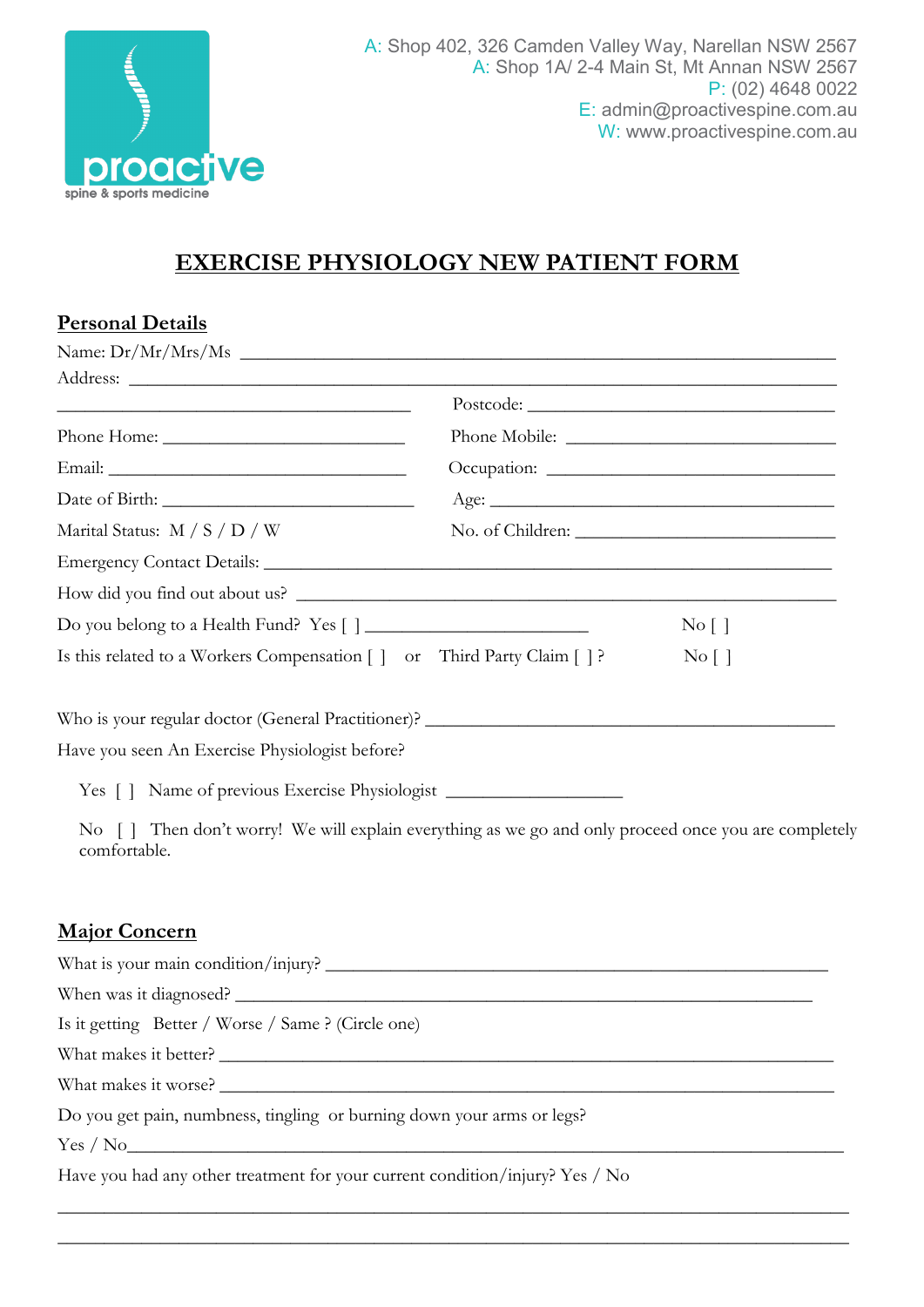## **Previous Medical History**

Do you have, or have you ever had, any other health conditions such as hypertension, heart disease, diabetes or any form of cancer? Yes / No

\_\_\_\_\_\_\_\_\_\_\_\_\_\_\_\_\_\_\_\_\_\_\_\_\_\_\_\_\_\_\_\_\_\_\_\_\_\_\_\_\_\_\_\_\_\_\_\_\_\_\_\_\_\_\_\_\_\_\_\_\_\_\_\_\_\_\_\_\_\_\_\_\_\_\_\_\_\_\_\_\_\_\_\_

|                                                                          | Do you have, or have ever had any muscle, bone or joint pain/soreness that is made worse by particular                                                                                         |
|--------------------------------------------------------------------------|------------------------------------------------------------------------------------------------------------------------------------------------------------------------------------------------|
|                                                                          |                                                                                                                                                                                                |
|                                                                          | Are you currently taking any form of medication? Yes / No If yes list all of them                                                                                                              |
|                                                                          |                                                                                                                                                                                                |
|                                                                          | Have you had any major accidents or falls? Yes / No If yes, when and describe ______________________                                                                                           |
|                                                                          | Have any of your family members suffered from any serious or hereditary diseases? (e.g. cancer, diabetes,                                                                                      |
|                                                                          |                                                                                                                                                                                                |
|                                                                          | Are you pregnant or have you given birth within the last 12 months? Yes / No                                                                                                                   |
|                                                                          | Do you suffer with any of the following? (please tick)                                                                                                                                         |
| Dizziness $\lceil \cdot \rceil$<br>Headaches <sup>[1]</sup><br>Asthma [] | Unexplained Weight Loss [] Loss of Bowel/Bladder Control []<br>Night Sweats []<br>Sudden loss of consciousness [ ] Visual Changes [ ]<br>Unexplained chest pain at rest or during exercise [ ] |
| Do you (please tick)<br>Smoke []                                         | Consume Excessive Alcohol []<br>Use Recreational Drugs []                                                                                                                                      |

\_\_\_\_\_\_\_\_\_\_\_\_\_\_\_\_\_\_\_\_\_\_\_\_\_\_\_\_\_\_\_\_\_\_\_\_\_\_\_\_\_\_\_\_\_\_\_\_\_\_\_\_\_\_\_\_\_\_\_\_\_\_\_\_\_\_\_\_\_\_\_\_\_\_\_\_\_\_\_\_\_\_\_ \_\_\_\_\_\_\_\_\_\_\_\_\_\_\_\_\_\_\_\_\_\_\_\_\_\_\_\_\_\_\_\_\_\_\_\_\_\_\_\_\_\_\_\_\_\_\_\_\_\_\_\_\_\_\_\_\_\_\_\_\_\_\_\_\_\_\_\_\_\_\_\_\_\_\_\_\_\_\_\_\_\_\_ \_\_\_\_\_\_\_\_\_\_\_\_\_\_\_\_\_\_\_\_\_\_\_\_\_\_\_\_\_\_\_\_\_\_\_\_\_\_\_\_\_\_\_\_\_\_\_\_\_\_\_\_\_\_\_\_\_\_\_\_\_\_\_\_\_\_\_\_\_\_\_\_\_\_\_\_\_\_\_\_\_\_\_ \_\_\_\_\_\_\_\_\_\_\_\_\_\_\_\_\_\_\_\_\_\_\_\_\_\_\_\_\_\_\_\_\_\_\_\_\_\_\_\_\_\_\_\_\_\_\_\_\_\_\_\_\_\_\_\_\_\_\_\_\_\_\_\_\_\_\_\_\_\_\_\_\_\_\_\_\_\_\_\_\_\_\_